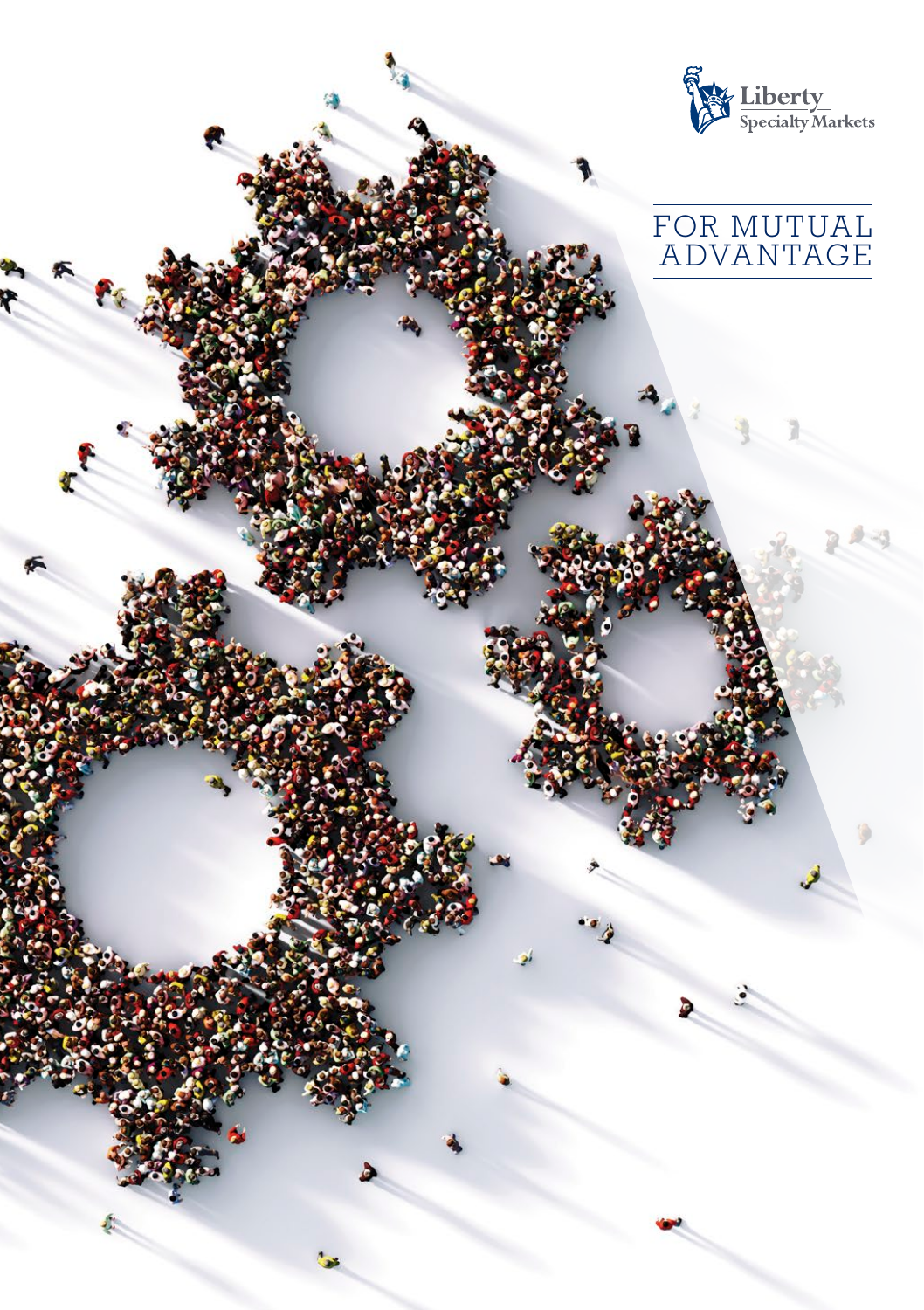# Welcome to Liberty Specialty Markets

As a mutual we take a long-term view and are wholly devoted to our policyholders and broker partners. We prosper together by unlocking opportunities with the aim of delivering shared success.

Our unique perspective helps us make better decisions, deliver thoughtful solutions and pursue our goals to benefit our partners.

Founded more than a century ago, we have a profound sense of purpose. Our services aim to make the world a safer place and we offer much-needed continuity in an unpredictable world.

We provide a breadth of insurance and reinsurance services to brokers and policyholders in all major markets. Our expert teams are resourceful, responsive and empowered to make decisions quickly. We create solutions and build relationships which stand the test of time.

**Liberty Specialty Markets For Mutual Advantage**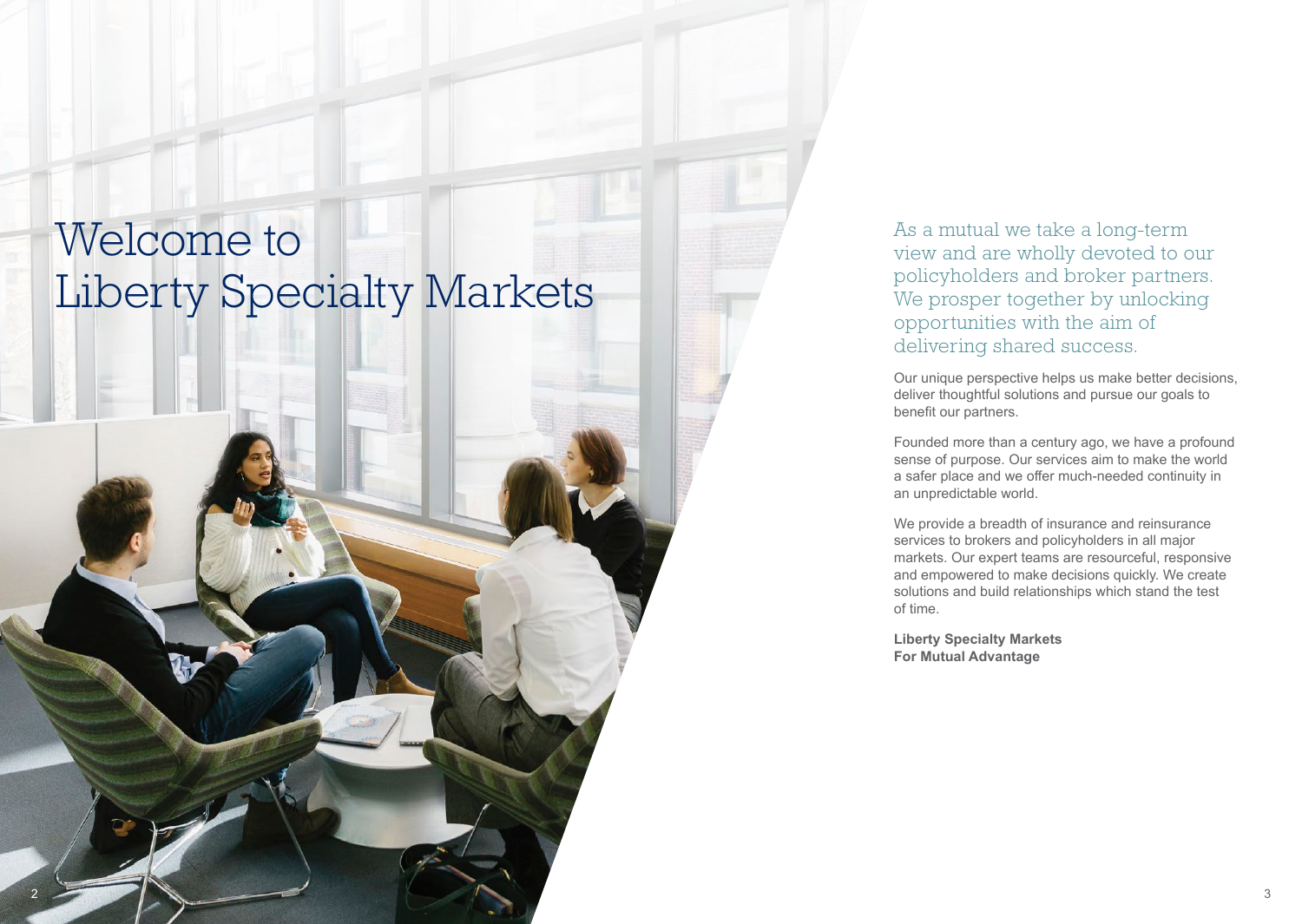# Who we are

### Liberty Specialty Markets

Established in 2013, bringing together Liberty's company, syndicate and reinsurance operations into one combined operation.



Approx 1,900 people



#### Locations

Approximately 60 offices

across key UK, European, Middle East, US, Bermuda, Asia Pac and Latin America markets.

Premium (Gross written premium 2019)





5 underwriting platforms

#### Insurance Products

- **Aviation**
- **Casualty**
- **Contingency**
- Cyber & Strategic Assets
- Energy & Construction
- **Fnvironmental**
- Equine & Livestock
- Financial Lines
- Fine Art & Specie
- Financial Risk Solutions
- Legal Indemnities
- Marine
- Personal Accident
- Professional Indemnity
- **Property**
- Structured Risk Solutions
- **Surety**
- War & Terrorism

### Reinsurance Products

- Agriculture & Parametrics
- Aviation XL
- Casualty (International)
- **Cyber**
- Financial Risks
- London Market Risks
- Marine & Energy
- **Medical Malpractice**
- **Property**
- **Third Party Motor Liability**
- US Casualty (London)
- US Casualty (North America)
- US Marine
- Workers' Compensation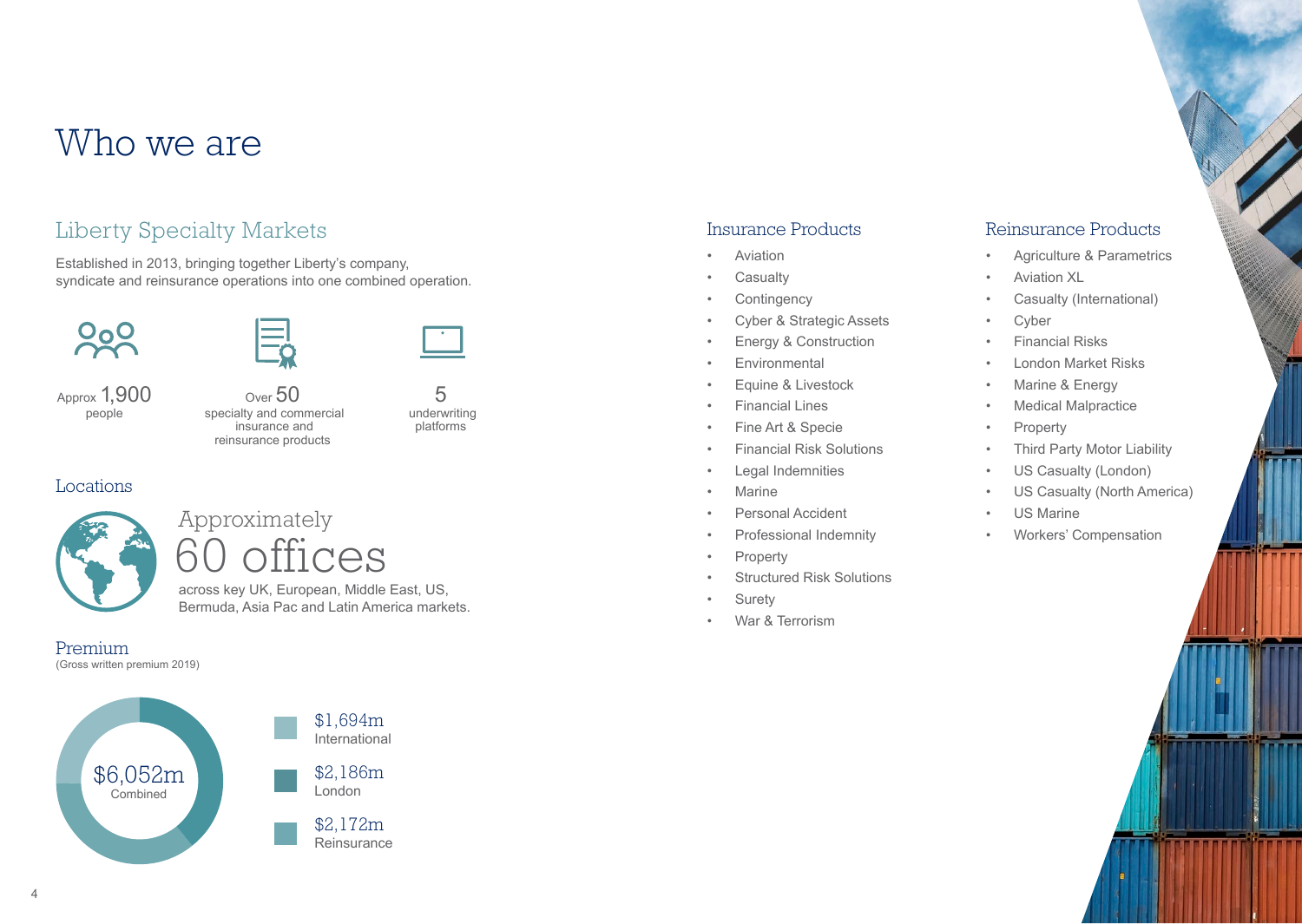# Liberty Mutual Insurance Group

Liberty Specialty Markets is part of Liberty Mutual Insurance Group, a leading global insurer. We offer a breadth of world-class insurance and reinsurance services to brokers and insureds in all major markets.

- In business since 1912
- Headquartered in Boston, Massachusetts
- Standard & Poor's rating 'A' (Strong)



### Global Risk Solutions

Liberty Mutual's Global Risk Solutions (GRS) division serves the insurance and risk management needs of businesses across the globe through three business units: Liberty Mutual Surety, GRS North America and Liberty Specialty Markets.

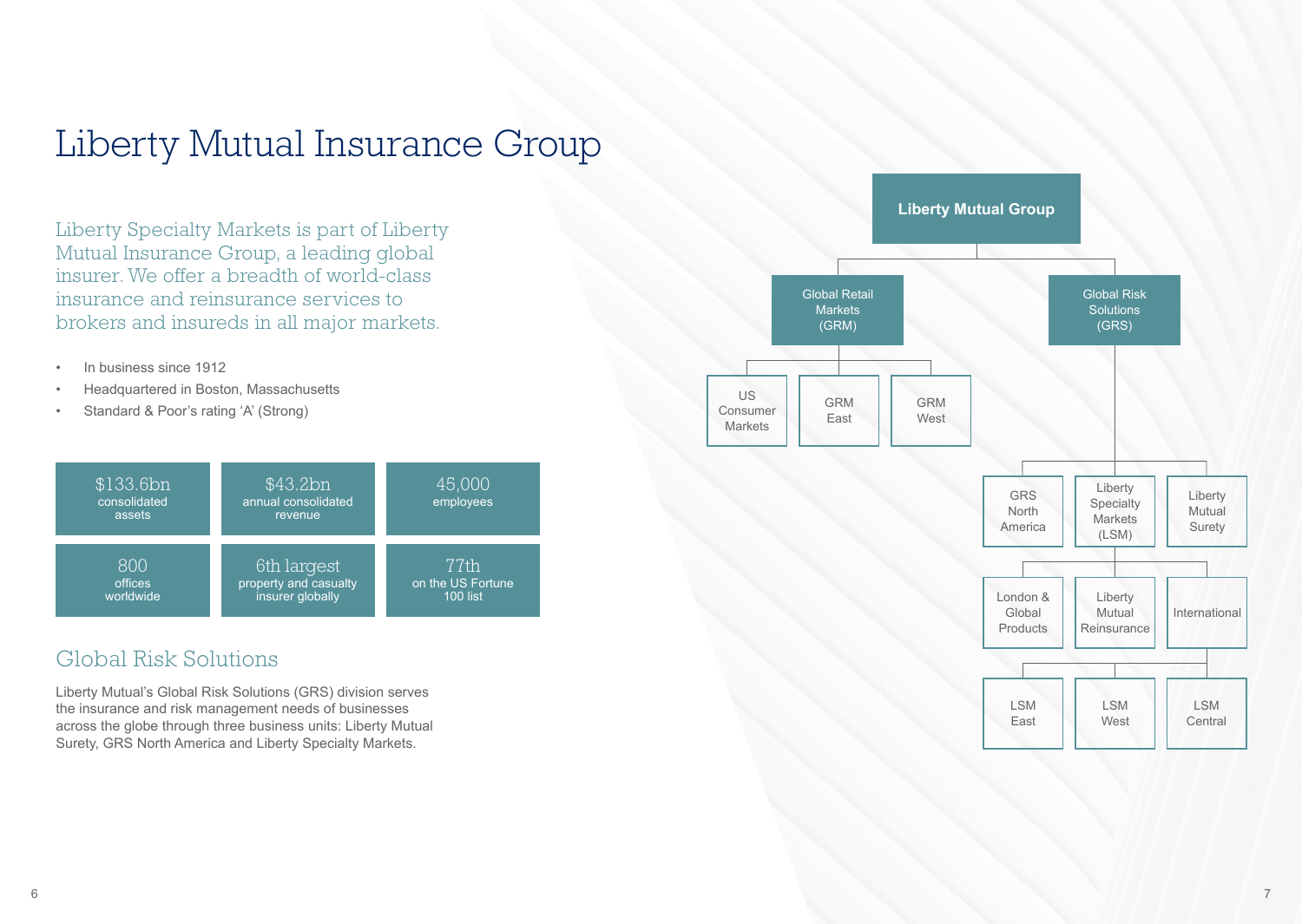# Why choose Liberty Specialty Markets

As the international commercial, specialty and reinsurance business of Liberty Mutual Insurance Group, we're proud of our mutual heritage. It means we're guided by doing what's right for our clients.

Because what's good for you, is good for us.

### Reasons to partner with us

#### Our structural stability offers continuity and a long-term view

At its core, our business rests on us being able to honour our promises at any point in the future. Our clients want to know that if they have a claim, we will be around to pay it.

As a mutual, we are structured to be there when our clients need us.

Our business is backed by the strength of more than 45,000 employees in over 800 offices worldwide. This, along with our financial security, allows us to tap into the scale and resource required to remain competitive in our industry. So you can be sure that we're here for the long-term.

### We develop sustainable relationships to deliver reliable outcomes

We invest in our people, giving them the freedom to develop their unique talents and build supportive and trusted relationships. Because of our long-term view, we pride ourselves on developing a deep understanding of your business and risks.

We offer straightforward access to decision-makers, and bring people together quickly and easily to find the right solution. Our underwriting, claims and risk professionals have high levels of authority and are empowered to respond quickly to your needs.

#### We make time for what matters most

We are entirely focused on the needs of our policyholders and partners. Free from the distractions that can affect listed companies, such as short-term decision making, the demands of activist investors and complex management structures, we dedicate our time to serving the needs of our clients.

Helping people in adversity is part of our heritage, from providing Workers' Compensation over 100 years ago. These days we're bringing that same focus to solving problems for our clients, with fresh thinking and insurance products that are fit for the future.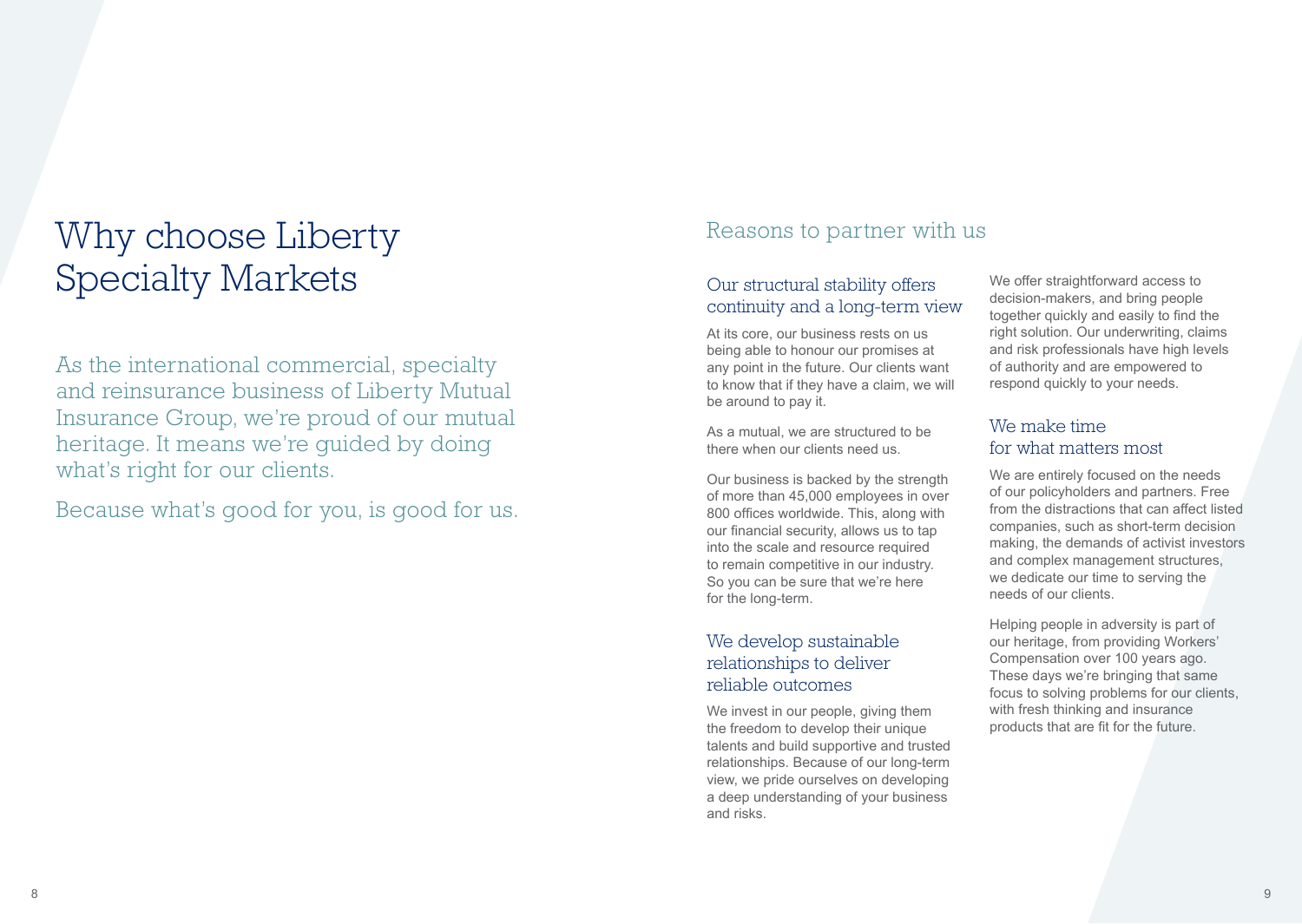## Our claims service

Our integrated service is built on a simple principle: we aim to deliver superior value by supporting clients at every stage of the relationship.

To make that happen we work together as one integrated team, engaging early to help shape policies and ensure shared understanding. We act decisively when and where it matters, giving local specialists authority to act in their clients' interest. We pay out fairly and promptly, accessing formidable global resources.

As a result, our clients can feel confident, involved and protected - knowing that we are their partners, providing continuity and assurance which reduces risk in an unpredictable world.

### Claims+

The Claims+ offer has been designed to enrich the Liberty service and add value to the experience - giving clients greater confidence and additional insight into risk.

Claims specialists in the client engagement team offer a bespoke package of Claims+ tools and services, based on their intimate understanding of the client's circumstances and informed by their market expertise.